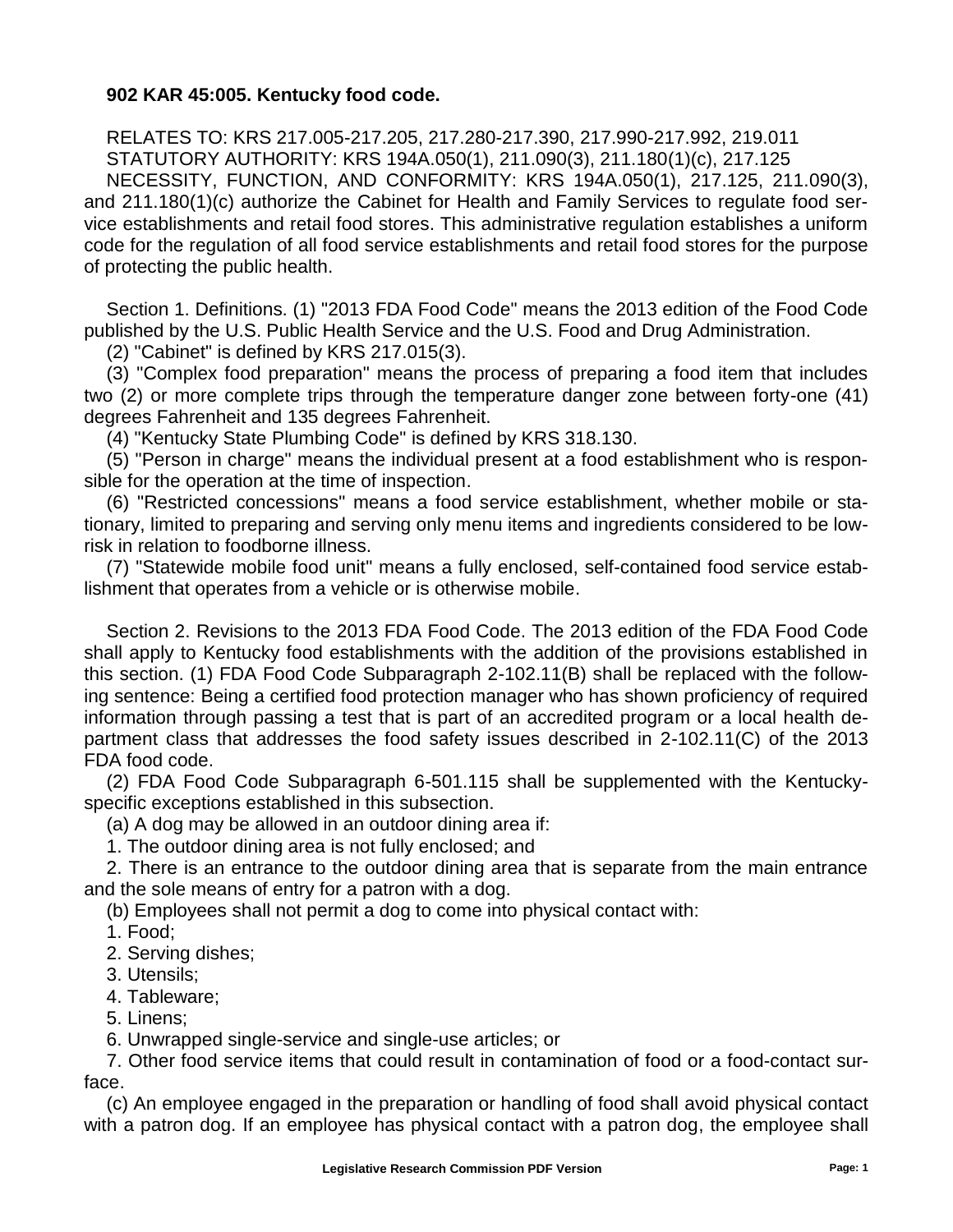wash his or her hands prior to returning to work.

(d) All accidents involving dog vomit, feces, or urination shall be cleaned immediately and the area sanitized with an approved product. A kit with the appropriate materials for this purpose shall be made available for use in the designated outdoor dining area.

(e) Signage shall be posted at each entrance to the outdoor dining area stating that dogs:

1. May be allowed in the area;

2. Shall not be served food or water in wares used for human consumption;

3. Shall not be allowed on chairs, seats, or tables; and

4. Shall be kept on a leash and under the control of an adult at all times.

(f) The food establishment may refuse to serve the patron with a dog if:

1. The patron fails to exercise reasonable control over the dog; or

2. The dog is behaving in a manner that compromises or threatens to compromise the health or safety of any person present.

Section 3. Statewide Mobile Food Units. (1) All food products served in a statewide mobile food unit shall be cooked or prepared in:

(a) A statewide mobile food unit permitted by the cabinet; or

(b) A food service establishment permitted by the cabinet.

(2) Complex food preparation shall not be performed in a statewide mobile food unit.

(3) The statewide mobile food unit shall not serve as a catering operation unless it meets additional permitting requirements as a catering kitchen.

(4) The statewide mobile food unit shall be serviced and cleaned every day of operation.

(5) The statewide mobile food unit shall meet the sanitation and plumbing requirements contained in the 2013 FDA Food Code and the Kentucky State Plumbing Code.

(6) Sewage and other liquid wastes shall be removed according to the 2013 FDA Food Code and the Kentucky State Plumbing Code.

Section 4. Restricted Concessions. (1) Restricted concessions may include:

(a) Flavored ice;

(b) Shaved ice;

(c) Snow cones with commercially mixed and packaged flavorings;

(d) Pork rinds;

(e) Roasted peanuts, almonds, pecans, or walnuts, without the shell;

(f) Nacho cheese and chips;

(g) Cotton candy;

(h) Pre-cooked, commercially processed hotdogs, frankfurters, or similar meats (such as bratwurst or Italian sausage) that are grilled, steamed, or boiled on-site;

(i) Pre-packaged sandwiches;

(j) Pre-packaged ice cream or popsicles;

(k) Prepackaged, commercially processed snack foods (such as pretzels or chips) from a state or federal permitted food manufacturer;

(l) Shelf-stable, pre-packaged baked goods; or

(m) Commercially produced bottled or canned soft drinks, water, ice tea, or lemonade.

(2) Sanitation requirements.

(a) If public water is available, a restricted concession facility shall follow the requirements of the Kentucky State Plumbing Code.

(b) If public water is not available, a restricted concession facility may operate under temporary sanitation if:

1. There is an adequate amount of stored potable water available;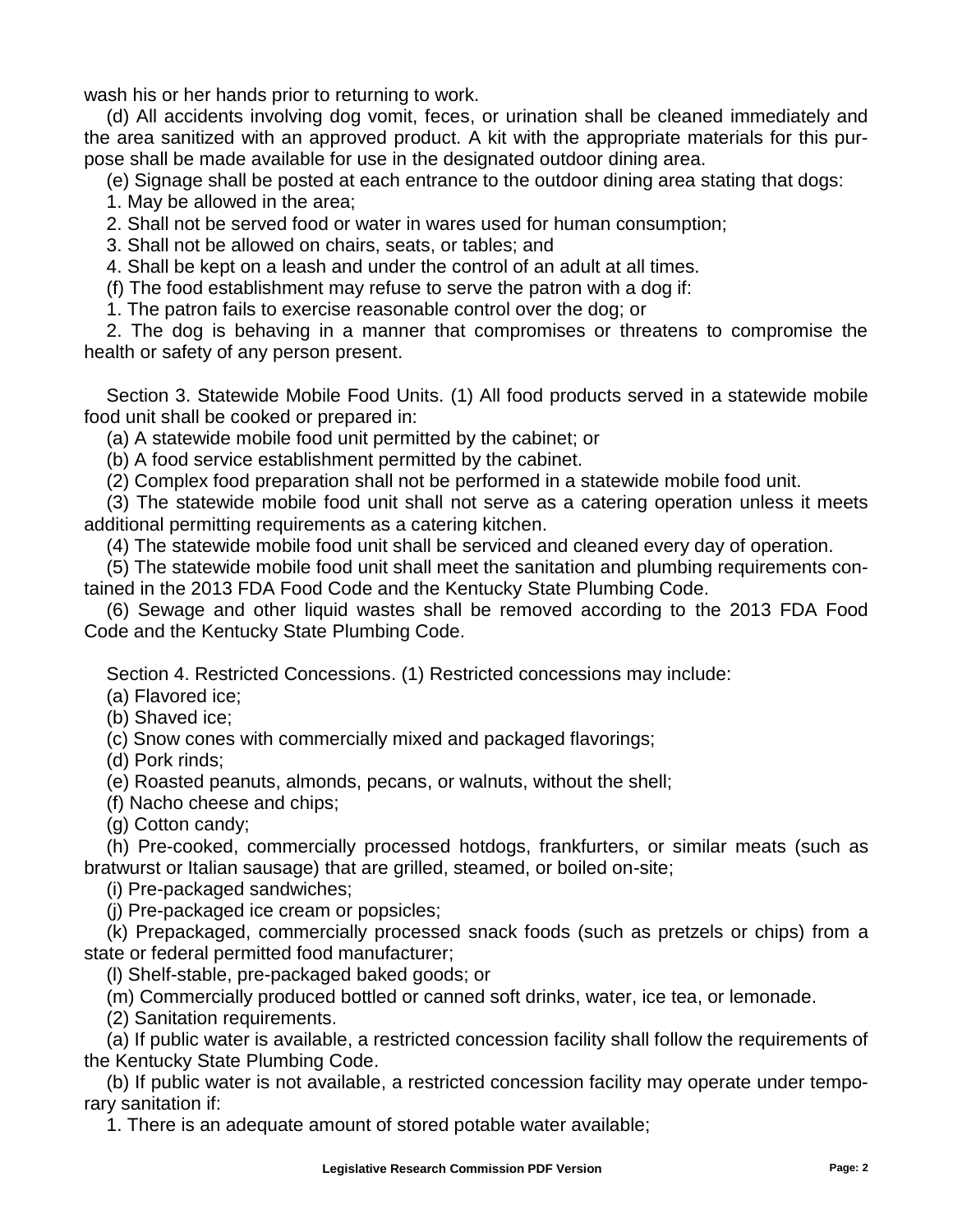2. Tubs, buckets, or similar containers for washing, rinsing, and sanitizing equipment large enough to completely immerse the largest item used in operation are available;

3. There are adequate hand washing facilities; and

4. Permanent or portable toilet facilities are conveniently located and have hand washing facilities available.

(c) The restricted concession facility shall provide adequate cold and hot storage for food products and safe storage areas for the storage of dry food and single service articles.

(d) A restricted concession facility shall be constructed or located in such a way that food and utensils shall be protected from potential contamination, including from insects, dust, and debris.

Section 5. Bed and Breakfast. (1) A bed and breakfast establishment shall not be subject to this administrative regulation if:

(a) The bed and breakfast establishment is:

1. In a one (1) family, privately owned residential dwelling unit that has guest rooms or suites used, rented, or hired out for occupancy; and

2. Occupied for sleeping purposes by persons not affiliated by the single-family unit;

(b) The owner or caretaker of the bed and breakfast establishment resides on the premises or property adjacent to the premises during the periods of occupancy;

(c) The number of available guest rooms does not exceed nine (9);

(d) The number of overnight guests does not exceed eighteen (18); and

(e) Breakfast and other meals are served.

(2) Guests shall be informed by placards posted at the registration area that the food is prepared in a kitchen that is not regulated and inspected by the regulatory authority.

(3) A bed and breakfast establishment that does not meet all of the requirements established in subsection (1)(a) to (e) of this section shall meet the requirements of this administrative regulation.

Section 6. Inspections and Violations. (1) If an inspection is made of an establishment, the findings shall:

(a) Be recorded on Form DFS-208, Food Establishment Inspection Report, using the:

1. 1/09 edition for an inspection conducted before July 1, 2019; or

2. 10/17 edition for an inspection conducted on or after July 1, 2019; and

(b) Constitute a written notice to the permit holder.

(2) A copy of the inspection report shall be provided to the permit holder or person in charge.

(3) The inspection report form shall summarize the requirements of this administrative regulation and shall set forth a point value for each requirement.

(4) The rating score of the establishment shall be the total of the point value for all violations subtracted from 100.

(5) The inspection report form shall specify a period of time for the correction of the violations found pursuant to this subsection.

(a) If the rating score of the establishment is eighty-five (85) or more, all violations of one (1) point items shall be corrected prior to the next routine inspection.

(b) If the rating score of the establishment is at least seventy (70) but not more than eightyfour (84), all violations of one (1) point items shall be corrected within a period not to exceed thirty (30) days.

(c) Regardless of the rating score of the establishment, all violations of priority items shall be corrected within a time period not to exceed ten (10) days.